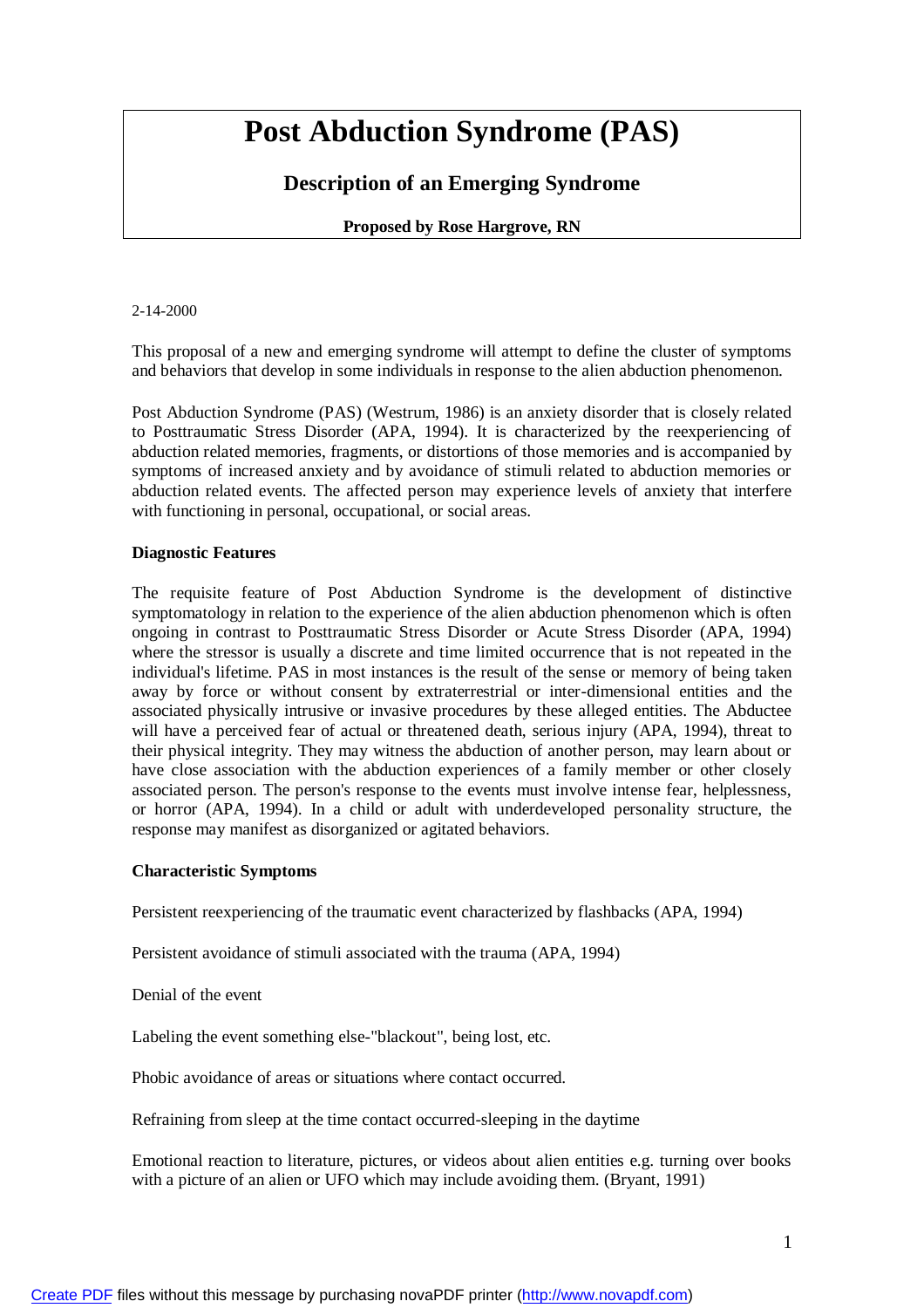Numbing of emotions and responsiveness characterized by inability to feel intimacy, pleasure, or to express emotions-emotional anesthesia. (APA, 1994, Bryant,1991)

Diminished interest or less participation in previously enjoyed activities. (APA, 1994)

May have a sense of foreshortened future -no expectation of normal life events or normal life span. (APA, 1994)

May fear abduction with no return or lengthy abduction.

Anxiety symptoms that persist-hypervigilance, exaggerated startle response, irritability, and panic attacks (APA, 1994)

Note: PAS differs from PTSD in that as the abductions may have occurred since early childhood it is difficult to determine precisely when the trauma began as in PTSD where [in which]? there is a discrete and identifiable traumatic event.

Anxiety symptoms include but are not limited to:(APA, 1994)

Sleep disturbances -- difficulty falling or staying asleep Hyper vigilance Exaggerated startle response Sleepwalking Vivid nightmares Panic attacks Alien phobia Restlessness Worry and rumination Difficulty concentrating

Duration of the symptoms is longer than one month

Specifiers-The specifiers may be used to specify the onset and duration(APA, 1994).

Acute: This specifier should be used when the symptoms are present for less than three months.

Chronic: This specifier should be used when the symptoms last three months or longer.

Delayed Onset: This specifier would indicate thatat least six months have passed between the traumatic event and the onset of remembered symptoms.

Associated Features and Disorders

In contrast to Posttraumatic Stress Disorder where survivor guilt may be present, there may be guilt at being different, or of contributing to the factors that cause the abductions to occur either to the subject or to family members.

The following manifestations of PAS may present:

Reluctance to enter into relationships

Phobic avoidance of situations that remind the person of abduction such as: elevators, escalators, doctor's offices, physician's procedures (many women avoid gynecological exams or become extremely anxious when gynecological procedures are performed), dentist's chairs and procedures. (Jacobs, 1992)

Persons with PAS may engage in avoidance of medical care to the detriment of their health.

Avoidance of pictures and or books about UFOs and aliens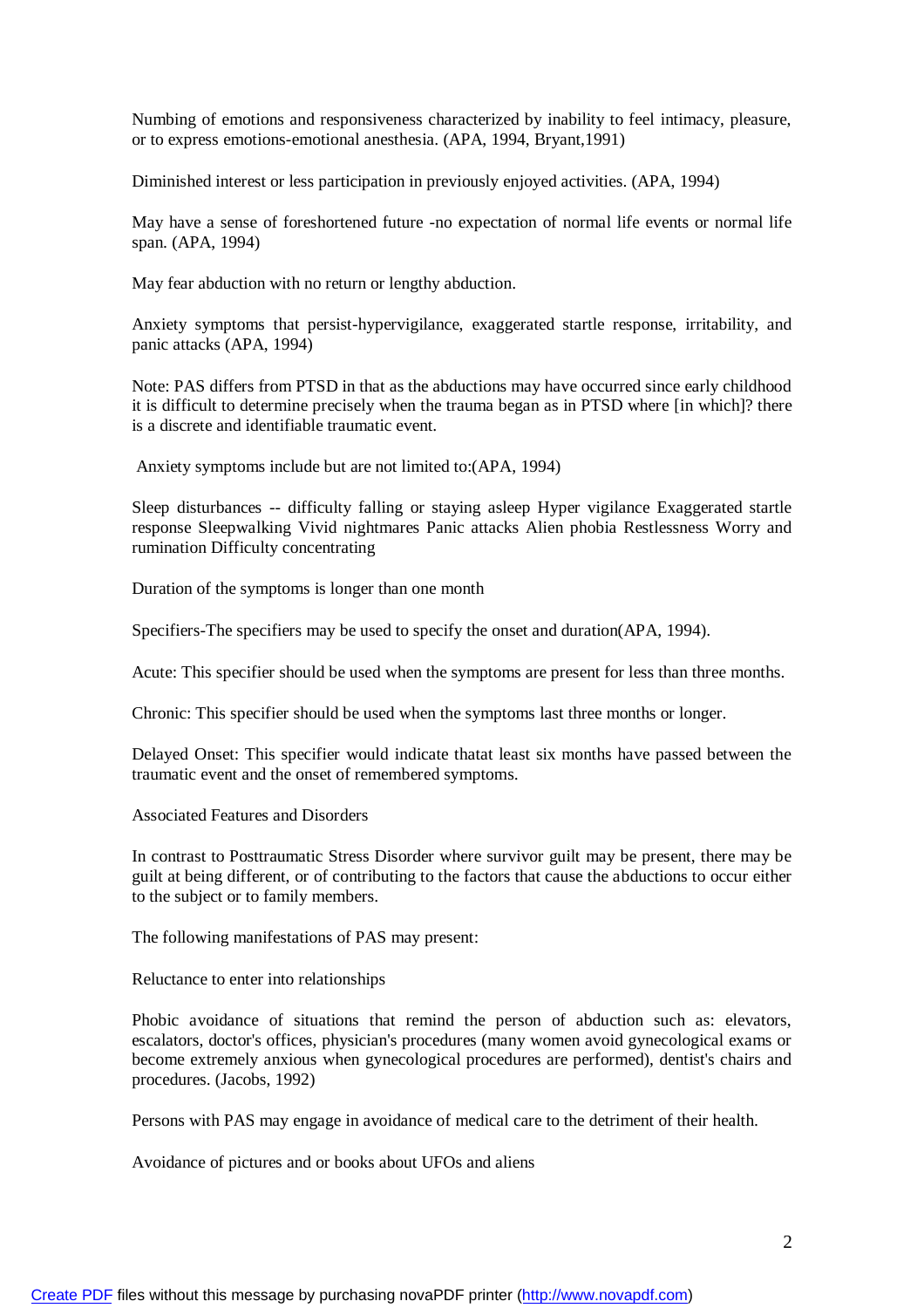Marital or relationship problems such as: guilt at the possible involvement of their partner feelings of anger and resentment by partner regarding the sexual/gynecological aspects of abduction and/or feelings of guilt by partner related to inability to protect the abductee. (Jacobs, 1992)

Parents may experience guilt and anger at the possible involvement of their children or grandchildren.

Occupational difficulties-may have loss of job due to constant obsession with remembered abductions activity and level of PAS symptomatology. (conversation, Jacobs, 1999)

Self destructive and impulsive behaviors Social withdrawal Personality changes Panic disorders Agoraphobia Obsessive-compulsive Disorder or repetitive behaviors or rituals Depression Somatization Disorder Substance Abuse/Dependence-in an effort to self medicate to reduce anxiety or sleep which may start at an early age Constant searching for answers to questions they may not be able to voice(conversation, Jacobs, 1999) Abductees may feel some part of their psyche is alienated from itself due to inaccessibility of memory of abduction experiences or partial or distorted memory of abduction.

#### **Some remedies abductees may employ are:**

Joining fundamentalist religious groups (Bryant, 1991) New Age spiritual groups Self-help programs Altered states therapies Repeatedly returning to areas where abductions occurred (Bryant, 1991) The person may develop an obsessive interest in aliens and UFOs. (Bryant, 1991) The person may seek help from the psychotherapeutic community only to be labeled as mentally ill. (Jacobs, 1992).

#### **Evaluation of PAS**

Suggested laboratory tests(APA, 1994) Serum glucose, calcium, phosphate levels, thyroid studies and electrocardiogram Urinary catecholamine levels may help exclude other disorders Urine drug screen may be useful

#### **Examination Findings**

Insomnia, trembling, muscle aches and soreness, muscle twitches, clammy hands, dry mouth, generalized tachycardia and subjective sense of palpitations, dizziness, hyperventilation or difficulty breathing, urinary frequency, dysphagia, abdominal pain, diarrhea, possible hypertension, in females gynecological problems, possible positive pregnancy tests with unexplainable missing fetuses, unexplainable appearance of strange lesions, scars, bruises, or burns (especially genital) (conversation, Jacobs, 1999), abdominal tenderness, abdominal adhesions, malposition of ovaries, joint or back pain without memory of physical injury, sinus problems, and possible eye irritations.

#### **Specific Culture and Age Features**

Young children may vividly recall monsters who come into their bedroom at night. Children, adolescents, and adults may develop fear of going to bed at night and fear sleeping in their own bedroom. (conversation, Jacobs, 1999).

Children might express their abduction experiences in their art work or style of play. (Bryant, 1991). Children also might express the fear that they might be taken away from their parents by the aliens. There exists also the real possibility the children could be taken from their parents by social service agencies if parents openly divulge their own abduction experiences. Often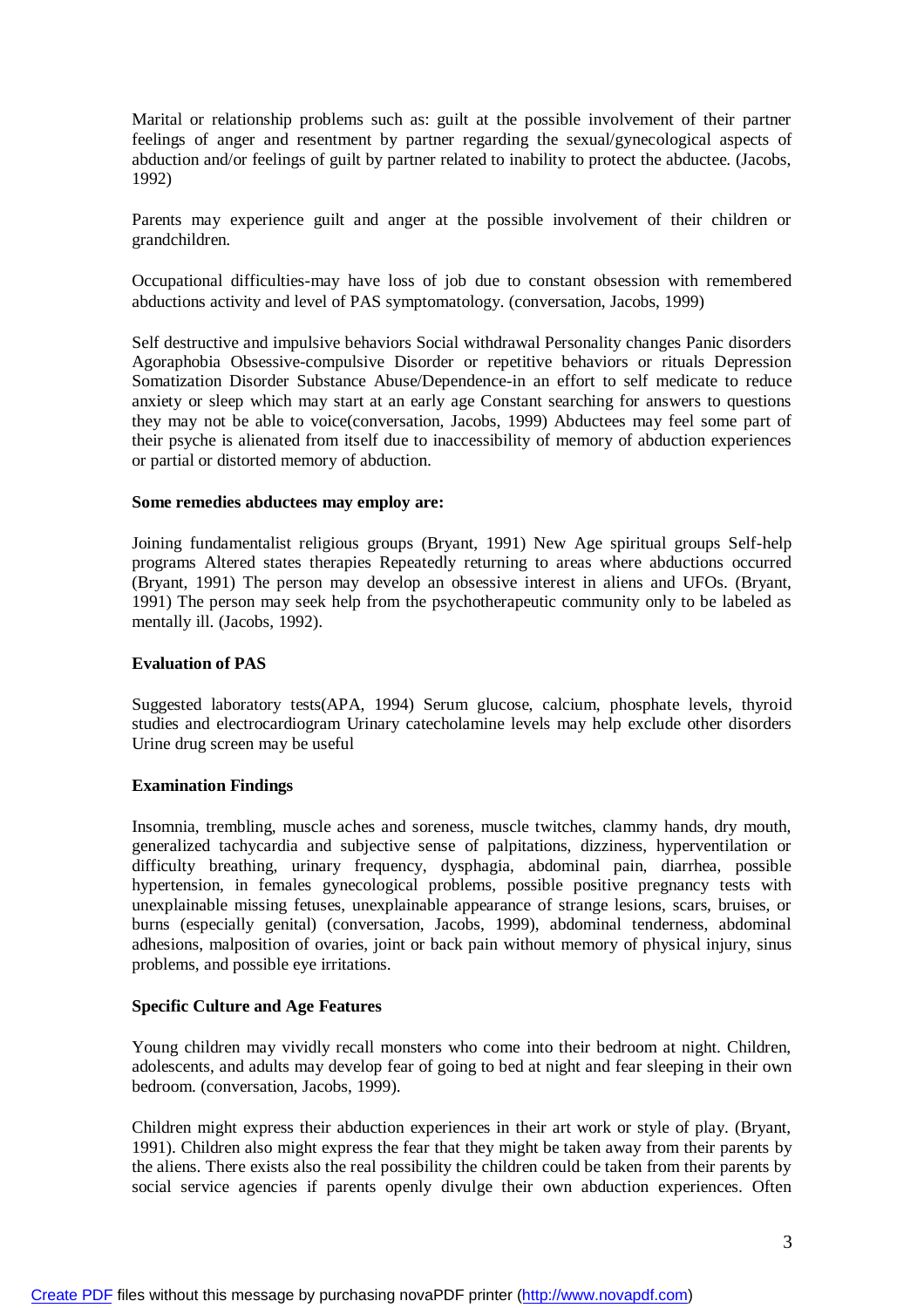children report that they have been told by the aliens that the aliens are their real parents. (This has been frequently reported by children and adults reexperiencing childhood memories and in fact may be a ploy to gain the child's cooperation as children of a young age are more difficult for the aliens to control.) (conversation, Jacobs, 1999). Children might harbor the belief that they will not grow up to be adults. Children might also be exposed to witnessing the abduction of their parents generating feelings of shock, intense fear, and anger that their parents are unable to protect them. They may also harbor the belief that they in some way caused their parents or siblings to be abducted. Children may grow up with a strong sense that they do not belong there and that the earth is not their "real" home, or that one or both of their parents are not biologically related to them. (conversation, Jacobs, 1999).

It would be difficult to assess cultural variables as this phenomenon has not been studied in mainstream psychology and in the Western World persons who report their abduction activity are usually regarded as having psychopathology (Jacobs, 1992). [For] [In the case of omit?] indigenous peoples, abduction reports are regarded as a sign of contact with the spirit world or magical phenomena.

#### **Course**

PAS may occur at any age and the length of the disorder may vary from three to six months to several years. The frequency of abductions and the variable of conscious memory of abductions may influence severity and resolution. The disorder can develop and often does in the absence of other psychopathology.

#### **Treatment**

Reduction of anxiety and treatment of depression are primary considerations. In those individuals for whom denial is not essential for the maintenance of a functional lifestyle restoration of memory may lead to normalization of their lifestyle.

Hypnotic regression must be approached with great caution utilizing appropriate screening and with an attempt to minimize confabulation (Jacobs,1992). Currently hypnotic regression with a competent hypnotist/therapist/researcher is the method of choice (conversation, Jacobs, 1999).

A support system is an essential factor in the resolution of PAS.

Individuals with frequent and intense abduction activity may approach normalization, however when activity is intense symptoms of PAS may increase (Jacobs, 1992).

An important factor is sleep. Sleep disorders are a common occurrence in the abductee population caused by sleep phobia and very active abduction activity. Sleep deprivation when prolonged can result in decreased serotonin levels predisposing the person to clinical depression and compromise of the immune system (conversation, Jacobs, 1999).

#### **Prevalence**

Most abductees are unaware of their abductions and those with partial awareness regard their experiences as spiritual or occult phenomena. In the population of abductees that are aware of or suspect that abductions are occurring, some will regard their experiences as spiritual events and another portion of abductees will view their experiences as traumatic and a portion of those will develop clinical symptoms of PAS.